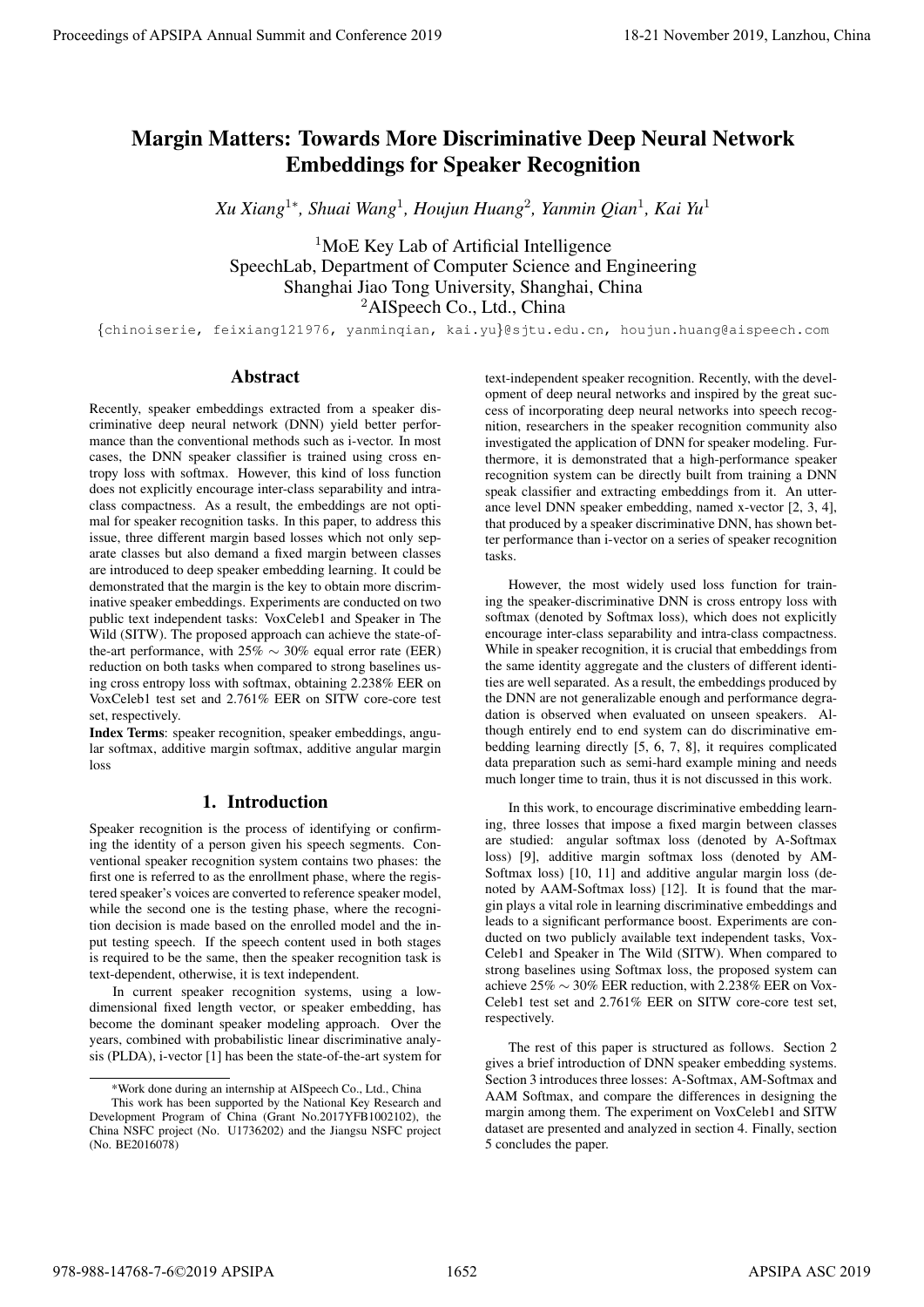## 2. DNN speaker embedding systems

The DNN speaker systems used in this work are based on the x-vector system described in [3, 4], and most of them share the same configurations used in Kaldi's recipes. All systems are built using Kaldi[13] or PyTorch [14].

The DNN architecture has five time-delay layers to handle the input at the frame level, followed by a statistical pooling layer that computes the mean and standard deviation of the input sequence, which aggregates the frame-level input into a segment-level representation. The following two dense layers operate on the segment-level input, and no temporal contexts are added. Then, the projection layer maps the input to an output with dimension N, which is the total number of speakers in the training set. Rectified linear unit (ReLU) is used as the nonlinear transform and batch normalization (BN) is applied in all layers except for the projection layer. Proceedings of APSIPA Annual Summit and Conference 2019<br>
2. DNN sppeller exchange in the conference 2019 and the conference 2013 and the conference 2013 and the conference 2013 and the conference 2013 and the conference 2

The whole neural network is optimized using stochastic gradient descent. Speaker embeddings will be extracted from the segment-level layer of the well-trained DNN. However, in the literature [15, 16], the effectiveness of Softmax loss for deep speaker embedding learning is questioned, which indicates a loss function which explicitly models the classification margins is promising.

## 3. Losses for training the speaker discriminative DNN

To study the effectiveness of adding margin when classifying different classes, the Softmax loss and three new loss functions (A-Softmax, AM-Softmax and AAM-Softmax) are first introduced.

## 3.1. Softmax loss

As a common used classification loss for training the speaker discriminative DNNs, Softmax loss can be formulated as:

$$
L_{\text{softmax}} = -\frac{1}{N}\sum_{i=1}^{N}\log \frac{e^{\mathbf{W}_{y_i}^T\mathbf{x}_i + \mathbf{b}_{y_i}}}{\sum_{j=1}^{c} e^{\mathbf{W}_{j}^T\mathbf{x}_i + \mathbf{b}_{j}}}
$$

where N is the batch size, c is the number of classes.  $x_i \in \mathbb{R}^d$ denotes the *i*-th input of samples to the projection layer and  $y_i$ is the corresponding label index.  $\mathbf{W} \in \mathbb{R}^{d \times c}$  and  $\mathbf{b} \in \mathbb{R}^c$  are the weight matrix and bias in the projection layer.

Since Softmax loss only penalizes on classification error, it does not explicitly enforce the similarity for intra-class samples and the diversity for inter-class samples. This leads to a performance gap for speaker recognition tasks, which can be shown in the following experiments.

#### 3.2. A-Softmax loss

In the definition of Softmax loss, if only the directions of the columns of the weight matrix  $\bf{W}$  is considered and the bias term is discarded, the modified Softmax loss can be rewritten as

$$
L'_{\text{Softmax}} = -\frac{1}{N} \sum_{i=1}^{N} \log \frac{e^{||\mathbf{x}_i||\cos(\theta_{y_i,i})}}{\sum_{j=1}^{c} e^{||\mathbf{x}_i||\cos(\theta_{j,i})}}
$$

where  $\theta_{j,i}$  is the angle between the column vector  $\mathbf{W}_j$  and  $x_i$ . Then the embeddings learned by the modified Softmax loss

have intrinsic angular distribution [9, 17] since the probability of  $x_i$  belonging to class j is only determined by the angle  $\theta_{i,i}$ .

Inspired by this form, a multiplicative angular margin can be incorporated into the modified Softmax loss, then the resulting A-Softmax loss can be defined as

$$
L_{\text{A-Softmax}} = -\frac{1}{N}\sum_{i=1}^{N}\log\frac{e^{||\mathbf{x}_i||\phi(\theta_{y_i,i})}}{Z}
$$

where  $Z = e^{\|\mathbf{x}_i\| \phi(\theta_{y_i,i})} + \sum_{j=1, j \neq i}^{c} e^{\|\mathbf{x}_i\| \cos(\theta_{j,i})}$  and  $m \geq$ 1 is the integer that controls the size of angular margin and

$$
\phi(\theta_{y_i,i}) = \cos(m\theta_{y_i,i}) \leq \cos(\theta_{y_i,i})
$$

for  $\theta_{y_i,j} \in [0, \frac{\pi}{m}].$ 

To remove the restriction of  $\theta_{y_i,j} \in [0, \frac{\pi}{m}],$  function  $\phi(\theta_{u_i,i})$  can be redefined as a piecewise monotonic decreasing function

$$
\phi(\theta_{y_i,i}) = (-1)^k \cos(m\theta_{y_i,i}) - 2k
$$
\n
$$
\text{for } k \in [0, m-1] \text{ and } \theta_{y_i,i} \in [\frac{k\pi}{m}, \frac{(k+1)\pi}{m}].
$$

#### 3.3. AM-Softmax loss

Although A-Softmax loss can impose a margin between classes, the piecewise function  $\phi(\theta_{u_i,i})$  is not intuitive and optimization friendly. Note that the margin can be imposed by design a function

$$
\phi(\theta_{y_i,i}) \le \cos(\theta_{y_i,i})
$$

An additive margin can be set instead of a multiplicative one and the definition of  $\phi(\theta_{y_i,i})$  is

$$
\phi(\theta_{y_i,i}) = \cos(\theta_{y_i,i}) - m
$$

Moreover, in the definition of A-Softmax loss, only the columns of the weight matrix are normalized and no restrictions are applied to the length of input vector, which may be harmful to learning the distances between embeddings, since the distance between two points come from different classes can be very small if they are both close to the origin.

As a result, the input  $x_i$  is normalized as well, and the additive margin softmax loss is defined as

$$
L_{\text{AM-Sofimax}} = -\frac{1}{N} \sum_{i=1}^{N} \log \frac{e^{s(\cos(\theta_{y_i,i}) - m)}}{Z}
$$

where  $Z = e^{s(\cos(\theta_{y_i,i})-m)} + \sum_{j=1, j\neq i}^{c} e^{s(\cos(\theta_{j,i}))}$  and s is a scaling factor used to make sure the gradient not too small during the training [18].

## 3.4. AAM-Softmax loss

In AM-Softmax loss,  $x_i$  are normalized into unit vectors before the projection layer, which means  $x_i$  are points in a hypersphere. Then the arc connects  $x_i$  and  $x_j$  can give a natural definition of the distance between them: the arc's length. While the arc's length exactly corresponds to the angle between the unit vectors  $x_i$  and  $x_j$ , a more natural and intuitive definition of  $\phi(\theta_{u_i,i})$  is

$$
\phi(\theta_{y_i,i}) = \cos(\theta_{y_i,i} + m)
$$

This leads to the definition of additive angular margin loss:

$$
L_{\text{AAM-Sofimax}} = -\frac{1}{N} \sum_{i=1}^{N} \log \frac{e^{s(\cos(\theta_{y_i,i}+m))}}{Z}
$$

where 
$$
Z = e^{s(\cos(\theta_{y_i,i} + m))} + \sum_{j=1, j \neq i}^{c} e^{s(\cos(\theta_{j,i}))}
$$
.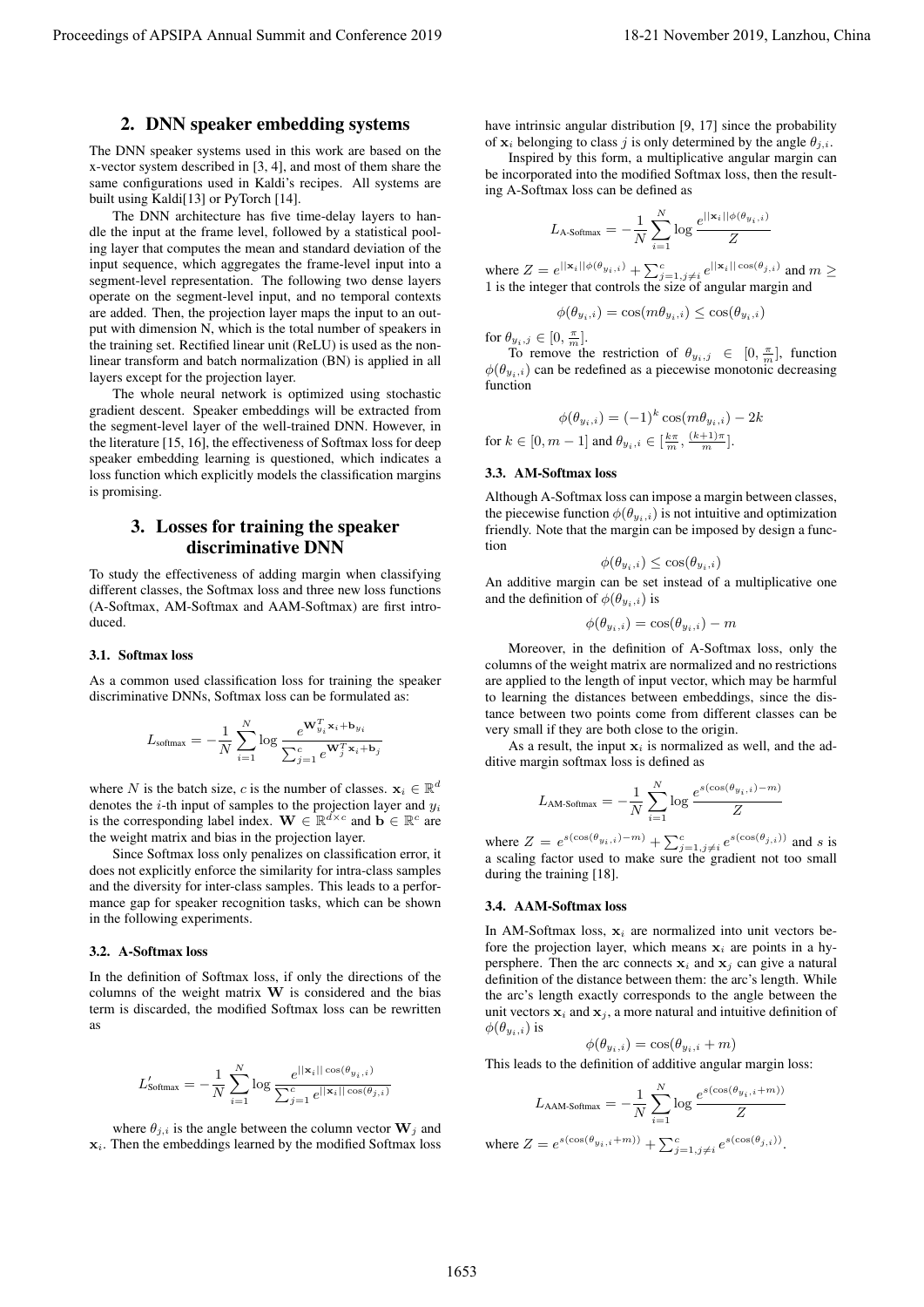## 4. Experiments

The experiments are carried out on the VoxCeleb1 [19] and SITW [20] test set with most settings are the same, while detailed training data differ, which will be introduced in the corresponding sections.

#### 4.1. Basic experimental set-up

## *4.1.1. Data preparation*

To increase the amount and diversity of the training data, the same kind of data augmentation in [3, 4] is applied to add noises, music, babble and reverberation.

The features are 30-dimensional Mel-Frequency Cepstral Coefficients (MFCCs), with a frame shift of 10ms and a window width of 25ms. Mean normalization is then applied over a sliding window of up to 3 seconds. To filter out non-speech frames, an energy-based voice activity detector (VAD) is employed.

## *4.1.2. Architecture*

The architecture of the speaker discriminative DNN used in this work is illustrated in Table 1, which is similar to the one used in Kaldi [13]'s recipes (v2) for VoxCeleb1 or SITW. The width of the projection layer's output varies according to the different number of speakers in the training set. After training, the 512 dimensional speaker embeddings are extracted from segment6's affine layer given the input features.

Table 1: *Architecture of the speaker discriminative DNN*

| Laver              | Layer context     | <b>Total context</b> | $Input \times output$ |
|--------------------|-------------------|----------------------|-----------------------|
| frame1             | $[t-2, t+2]$      | 5                    | $150 \times 512$      |
| frame2             | $\{t-2, t, t+2\}$ | 9                    | $1536 \times 512$     |
| frame3             | $\{t-3, t, t+3\}$ | 15                   | $1536 \times 512$     |
| frame4             | $\{t\}$           | 15                   | $512\times512$        |
| frame <sub>5</sub> | {t}               | 15                   | $512\times1500$       |
| stats pool         | $[0, T-1)$        | т                    | $1500T \times 3000$   |
| segment6           | {0}               | т                    | $3000\times512$       |
| segment7           | 01                | т                    | $512\times512$        |
| projection         |                   |                      | $512\times N$         |

## *4.1.3. Training*

Similar to the strategy introduced in [4], the systems are trained on segments ranges from  $2 \sim 4$  seconds, which are obtained by randomly cutting the original utterances. The training of all DNNs are done with PyTorch. Stochastic gradient descent (SGD) with the moment is used to optimize the DNN. To reduce the training time, Horovod [25] is facilitated to coordinate the synchronous SGD training over 8 GeForce GTX 1080Ti GPUs, with the batch size of 64 on each GPU. Each model's parameters on 8 GPUs are initialized with the same random seed. At each training step, the gradients on all GPUs are accumulated and then sent back to each GPU by ring allreduce algorithm to reduce the communication overhead. Proceedings of APSIPA Annual Summit at Conference 2019<br>
4. **Experiments**<br>
4. **Experiments**<br>
2018 *Design and the the Conference 2019*<br>
2018 *Design and the Conference 2019*<br>
2018 *Design and the Conference 2019*<br>
2018 *De* 

To make the training at the beginning more stable, as suggested in [26] the learning rate is set to 0 and then gradually increased to 1e-4 at the first 65,536 batches (8,192 batches per GPU).

All systems are trained for 3 epochs with a learning rate

1e-4, momentum 0.7, weight decay 1e-5 and a maximum gradient norm 1e3.

#### *4.1.4. Scoring*

Among various variants of PLDA models, the standard version introduced in [27] and implemented in Kaldi [13] is used as the scoring back-end for all the systems. First the embeddings are centered and projected to 128-dimensional representations using linear discriminative analysis (LDA), then the representations are length normalized and modeled by PLDA.

## 4.2. System evaluation on VoxCeleb1

#### *4.2.1. Training data*

The speaker discriminative DNN model is trained on all of Vox-Celeb2 [23] plus the training portion of VoxCeleb1, which are sampled at 16kHz. This leaves a total of 1,277,503 utterances from 7,325 speakers.

A random subset consists of 1,000,000 utterances of the augmentations is kept and combined with the original training data. As a result, the final training data consists of 2,128,429 utterances after silence removal.

#### *4.2.2. Evaluation*

There are four kinds of systems with different losses evaluated on the test set of VoxCeleb1. For the two hyperparameters in the definition of losses, the scale  $s$  is fixed to  $32$  in all systems, while the margin  $m$  is tested with two values for each system, and only the one with better performance is presented. Equal error rate (EER) and minimum detection cost function (minDCF) with p-target of 0.01 or 0.001 are used as performance metrics.

The results of four systems equipped with different kinds of losses are presented in Table 3. The first two lines report the number of two baseline systems that are trained by Kaldi and Pytorch respectively. Both systems give similar results, which confirms the correctness of the implementations trained with PyTorch.

The next three lines report the results of proposed systems by replacing standard Softmax loss to A-Softmax loss, AM-Softmax loss and AAM-Softmax loss, respectively. Compared with the baseline system, the three proposed systems can outperform it by a large margin. Especially for the AAM-Softmax system, which achieves an EER of 2.238%, or equivalently a 30% reduction in EER compared to the baseline numbers. To the best of our knowledge, this is the best number published on VoxCeleb1 test set. All these results confirm the importance of incorporating the margin in embedding learning.

## *4.2.3. Using VoxCeleb2 development set only*

This section presents the performance of systems trained only on VoxCeleb2 development set, which is fairer when comparing to other state-of-the-art systems. The training data consists of 5,994 speakers and is entirely disjoint from the Vox-Celeb1 dataset and no data augmentation is used. Under the settings, two extra test sets are used for evaluation: the extended VoxCeleb1-E that uses the entire VoxCeleb1 (train and test splits) and the challenging VoxCeleb1-H that the test pairs are drawn from identities with the same gender and nationality.

Table 2 compares the performance of the proposed models to state-of-the-art on three test sets: VoxCeleb1, VoxCeleb1- E and VoxCeleb1-H. On all three test sets, the best proposed systems can achieve 16%, 12% and 6% reduction in EER when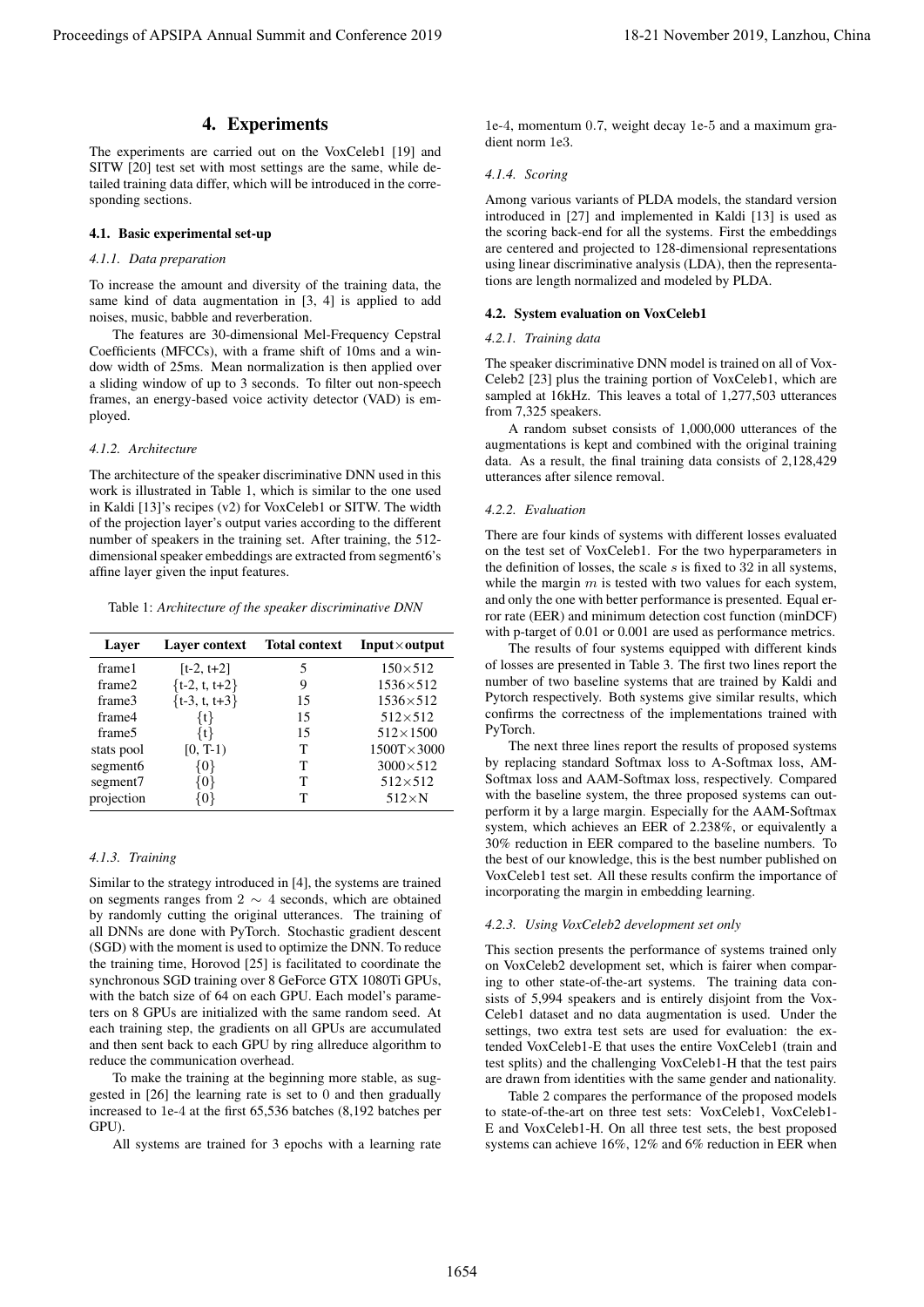|                                                                                                                                                                                                                                                                                                                                                                                                                                                                                                                                                                                                                                                                                                                                                                                                                                                                                                                                                                                                     |                                                      |                | <b>Model</b>                      |                                                                                                                                                                                                                                                                                                                                                                                                                                                                                                                                                                                                                                                                                                                                                                                                                                                                                                                                                                                                                | Loss                                                    |                          | <b>Training set</b>     |                            | <b>EER</b>                 |
|-----------------------------------------------------------------------------------------------------------------------------------------------------------------------------------------------------------------------------------------------------------------------------------------------------------------------------------------------------------------------------------------------------------------------------------------------------------------------------------------------------------------------------------------------------------------------------------------------------------------------------------------------------------------------------------------------------------------------------------------------------------------------------------------------------------------------------------------------------------------------------------------------------------------------------------------------------------------------------------------------------|------------------------------------------------------|----------------|-----------------------------------|----------------------------------------------------------------------------------------------------------------------------------------------------------------------------------------------------------------------------------------------------------------------------------------------------------------------------------------------------------------------------------------------------------------------------------------------------------------------------------------------------------------------------------------------------------------------------------------------------------------------------------------------------------------------------------------------------------------------------------------------------------------------------------------------------------------------------------------------------------------------------------------------------------------------------------------------------------------------------------------------------------------|---------------------------------------------------------|--------------------------|-------------------------|----------------------------|----------------------------|
|                                                                                                                                                                                                                                                                                                                                                                                                                                                                                                                                                                                                                                                                                                                                                                                                                                                                                                                                                                                                     | VoxCeleb1 test set                                   |                |                                   |                                                                                                                                                                                                                                                                                                                                                                                                                                                                                                                                                                                                                                                                                                                                                                                                                                                                                                                                                                                                                |                                                         |                          |                         |                            |                            |
|                                                                                                                                                                                                                                                                                                                                                                                                                                                                                                                                                                                                                                                                                                                                                                                                                                                                                                                                                                                                     | Nagrani et al. [19]                                  |                | GMM-UBM (i-vector)                |                                                                                                                                                                                                                                                                                                                                                                                                                                                                                                                                                                                                                                                                                                                                                                                                                                                                                                                                                                                                                |                                                         | VoxCeleb1                |                         |                            | 8.8                        |
|                                                                                                                                                                                                                                                                                                                                                                                                                                                                                                                                                                                                                                                                                                                                                                                                                                                                                                                                                                                                     | Cai et al. [15]                                      |                | ResNet-34                         |                                                                                                                                                                                                                                                                                                                                                                                                                                                                                                                                                                                                                                                                                                                                                                                                                                                                                                                                                                                                                | A-Softmax<br>Softmax                                    |                          | VoxCeleb1<br>VoxCeleb1  |                            | 4.40<br>3.85               |
|                                                                                                                                                                                                                                                                                                                                                                                                                                                                                                                                                                                                                                                                                                                                                                                                                                                                                                                                                                                                     | Okabe et al. [21]<br>Hajibabaei et al. [22]          |                | TDNN (x-vector)<br>ResNet-20      |                                                                                                                                                                                                                                                                                                                                                                                                                                                                                                                                                                                                                                                                                                                                                                                                                                                                                                                                                                                                                | AM-Softmax                                              | VoxCeleb1                |                         |                            | 4.30                       |
|                                                                                                                                                                                                                                                                                                                                                                                                                                                                                                                                                                                                                                                                                                                                                                                                                                                                                                                                                                                                     | Chung et al. [23]<br>Xie et al. [24]<br>Ours<br>Ours |                | ResNet-50                         |                                                                                                                                                                                                                                                                                                                                                                                                                                                                                                                                                                                                                                                                                                                                                                                                                                                                                                                                                                                                                | Softmax + Contrastive                                   | VoxCeleb2                |                         |                            | 4.19<br>3.22               |
|                                                                                                                                                                                                                                                                                                                                                                                                                                                                                                                                                                                                                                                                                                                                                                                                                                                                                                                                                                                                     |                                                      |                | Thin ResNet-34<br>TDNN (x-vector) |                                                                                                                                                                                                                                                                                                                                                                                                                                                                                                                                                                                                                                                                                                                                                                                                                                                                                                                                                                                                                | Softmax<br>AAM-softmax                                  |                          | VoxCeleb2<br>VoxCeleb2  |                            | 2.694                      |
|                                                                                                                                                                                                                                                                                                                                                                                                                                                                                                                                                                                                                                                                                                                                                                                                                                                                                                                                                                                                     |                                                      |                | TDNN (x-vector)                   |                                                                                                                                                                                                                                                                                                                                                                                                                                                                                                                                                                                                                                                                                                                                                                                                                                                                                                                                                                                                                | AAM-softmax                                             | VoxCeleb1 + VoxCeleb2    |                         |                            | 2.238                      |
|                                                                                                                                                                                                                                                                                                                                                                                                                                                                                                                                                                                                                                                                                                                                                                                                                                                                                                                                                                                                     | VoxCeleb1-E test set                                 |                |                                   |                                                                                                                                                                                                                                                                                                                                                                                                                                                                                                                                                                                                                                                                                                                                                                                                                                                                                                                                                                                                                |                                                         |                          |                         |                            |                            |
|                                                                                                                                                                                                                                                                                                                                                                                                                                                                                                                                                                                                                                                                                                                                                                                                                                                                                                                                                                                                     | Chung et al. [23]<br>Xie et al. [24]                 |                | ResNet-50<br>Thin ResNet-34       |                                                                                                                                                                                                                                                                                                                                                                                                                                                                                                                                                                                                                                                                                                                                                                                                                                                                                                                                                                                                                | Softmax + Contrastive<br>Softmax                        |                          | VoxCeleb2<br>VoxCeleb2  |                            | 4.42<br>3.13               |
|                                                                                                                                                                                                                                                                                                                                                                                                                                                                                                                                                                                                                                                                                                                                                                                                                                                                                                                                                                                                     | Ours                                                 |                | TDNN (x-vector)                   |                                                                                                                                                                                                                                                                                                                                                                                                                                                                                                                                                                                                                                                                                                                                                                                                                                                                                                                                                                                                                | AAM-softmax                                             | VoxCeleb2                |                         |                            | 2.762                      |
|                                                                                                                                                                                                                                                                                                                                                                                                                                                                                                                                                                                                                                                                                                                                                                                                                                                                                                                                                                                                     | VoxCeleb1-H test set                                 |                |                                   |                                                                                                                                                                                                                                                                                                                                                                                                                                                                                                                                                                                                                                                                                                                                                                                                                                                                                                                                                                                                                |                                                         |                          |                         |                            |                            |
|                                                                                                                                                                                                                                                                                                                                                                                                                                                                                                                                                                                                                                                                                                                                                                                                                                                                                                                                                                                                     | Chung et al. $[23]$                                  |                | ResNet-50                         |                                                                                                                                                                                                                                                                                                                                                                                                                                                                                                                                                                                                                                                                                                                                                                                                                                                                                                                                                                                                                | Softmax + Contrastive                                   |                          | VoxCeleb2               |                            | 7.33                       |
|                                                                                                                                                                                                                                                                                                                                                                                                                                                                                                                                                                                                                                                                                                                                                                                                                                                                                                                                                                                                     | Xie et al. [24]<br><b>Ours</b>                       |                | Thin ResNet-34<br>TDNN (x-vector) |                                                                                                                                                                                                                                                                                                                                                                                                                                                                                                                                                                                                                                                                                                                                                                                                                                                                                                                                                                                                                | Softmax<br>AAM-softmax                                  |                          | VoxCeleb2<br>VoxCeleb2  |                            | 5.06<br>4.732              |
| Softmax<br>A-Softmax                                                                                                                                                                                                                                                                                                                                                                                                                                                                                                                                                                                                                                                                                                                                                                                                                                                                                                                                                                                | $\blacksquare$<br>2                                  | 3.271<br>2.434 | 0.3646<br>0.2774                  | 0.5018<br>0.4536                                                                                                                                                                                                                                                                                                                                                                                                                                                                                                                                                                                                                                                                                                                                                                                                                                                                                                                                                                                               | Celeb1 that overlap with the test set are removed.      | m                        | EER                     |                            |                            |
| AM-Softmax                                                                                                                                                                                                                                                                                                                                                                                                                                                                                                                                                                                                                                                                                                                                                                                                                                                                                                                                                                                          | 0.2                                                  | 2.264          | 0.2537                            | 0.3293                                                                                                                                                                                                                                                                                                                                                                                                                                                                                                                                                                                                                                                                                                                                                                                                                                                                                                                                                                                                         | <b>System</b>                                           |                          |                         | $minDCF_{0.01}$            | $minDCF_{0.001}$           |
| AAM-Softmax                                                                                                                                                                                                                                                                                                                                                                                                                                                                                                                                                                                                                                                                                                                                                                                                                                                                                                                                                                                         | 0.3                                                  | 2.238          | 0.2433                            | 0.4119                                                                                                                                                                                                                                                                                                                                                                                                                                                                                                                                                                                                                                                                                                                                                                                                                                                                                                                                                                                                         | Softmax (Kaldi)<br>Softmax                              | $\overline{\phantom{a}}$ | 3.581<br>3.718          | 0.3456<br>0.3491           | 0.5165<br>0.5195           |
| compared with the previous state-of-the-art.                                                                                                                                                                                                                                                                                                                                                                                                                                                                                                                                                                                                                                                                                                                                                                                                                                                                                                                                                        |                                                      |                |                                   |                                                                                                                                                                                                                                                                                                                                                                                                                                                                                                                                                                                                                                                                                                                                                                                                                                                                                                                                                                                                                | A-Softmax<br>AM-Softmax<br>AAM-Softmax                  | 2<br>0.2<br>0.2          | 2.980<br>3.089<br>2.761 | 0.3045<br>0.2931<br>0.3002 | 0.5048<br>0.4496<br>0.4712 |
| 4.3. System evaluation on SITW                                                                                                                                                                                                                                                                                                                                                                                                                                                                                                                                                                                                                                                                                                                                                                                                                                                                                                                                                                      |                                                      |                |                                   |                                                                                                                                                                                                                                                                                                                                                                                                                                                                                                                                                                                                                                                                                                                                                                                                                                                                                                                                                                                                                |                                                         |                          |                         |                            |                            |
| 4.3.1. Training data                                                                                                                                                                                                                                                                                                                                                                                                                                                                                                                                                                                                                                                                                                                                                                                                                                                                                                                                                                                |                                                      |                |                                   |                                                                                                                                                                                                                                                                                                                                                                                                                                                                                                                                                                                                                                                                                                                                                                                                                                                                                                                                                                                                                |                                                         |                          |                         | 5. Conclusions             |                            |
| The speaker discriminative DNN model is trained on the devel-<br>opment portion of VoxCeleb2 plus the whole set of VoxCeleb1,<br>which are sampled at 16kHz. The test portion of VoxCeleb2<br>is not used since it has overlapped speakers in the SITW test<br>set. Besides, there are 60 speakers in VoxCeleb1 that overlap<br>with the SITW core-core test set and they are removed. This<br>leaves a total of 1,236,567 utterances from 7,185 speakers. The<br>same kind of data augmentation used in the experiments on<br>VoxCeleb1 test set is applied. A random subset of 1,000,000<br>utterances of the augmentations is kept and combined with the<br>original training data. Finally, the final training data consists of<br>2,090,306 utterances after silence removal.<br>4.3.2. Evaluation<br>As shown in Table 4, the proposed systems outperform the base-<br>lines a lot and the reduction in EER is 20%, 17% and 25% when<br>using A-Softmax loss, AM-Softmax loss and AAM-Softmax |                                                      |                |                                   | Good speaker embeddings are expected to have large inter-<br>speaker difference while retaining small intra-speaker variation,<br>which needs strong discrimination supervision signals from the<br>training criterion to guarantee such properties. Most current<br>deep speaker embedding frameworks utilize the Softmax loss<br>as the optimization criterion, which is proved inferior to the<br>more advanced margin-based classification loss functions. In<br>this paper, three margin-based loss functions, i.e., A-Softmax,<br>AM-Softmax and AAM-Softmax, are introduced to the x-vector<br>based speaker embedding learning framework. The proposed<br>systems are evaluated on two test sets: VoxCeleb1 and SITW<br>and the results show that proposed methods significantly out-<br>perform the baseline.<br>The best proposed system achieves $25\% \sim 30\%$ equal<br>error rate (EER) reduction on both tasks when compared to<br>strong baselines using cross entropy loss with softmax, ob- |                                                         |                          |                         |                            |                            |
|                                                                                                                                                                                                                                                                                                                                                                                                                                                                                                                                                                                                                                                                                                                                                                                                                                                                                                                                                                                                     |                                                      |                |                                   |                                                                                                                                                                                                                                                                                                                                                                                                                                                                                                                                                                                                                                                                                                                                                                                                                                                                                                                                                                                                                | taining 2.238% EER on VoxCeleb1 test set and 2.761% EER |                          |                         |                            |                            |

| <b>System</b>              | m   | EER            | $minDCF_{0.01}$  | $minDCF_{0.001}$ |
|----------------------------|-----|----------------|------------------|------------------|
| Softmax (Kaldi)<br>Softmax |     | 3.208<br>3.271 | 0.3481<br>0.3646 | 0.5753<br>0.5018 |
| A-Softmax                  |     | 2.434          | 0.2774           | 0.4536           |
| AM-Softmax                 | 0.2 | 2.264          | 0.2537           | 0.3293           |
| AAM-Softmax                | 03  | 2.238          | 0.2433           | 0.4119           |

#### 4.3. System evaluation on SITW

#### *4.3.1. Training data*

#### *4.3.2. Evaluation*

Table 4: *Comparison of systems under the SITW test set. All systems are trained on the whole VoxCeleb1 set and VoxCeleb2 development set with data augmentation. 60 speakers in Vox-Celeb1 that overlap with the test set are removed.*

| <b>System</b>   | m   | EER   | $minDCF_{0.01}$ | $minDCF_{0.001}$ |
|-----------------|-----|-------|-----------------|------------------|
| Softmax (Kaldi) |     | 3.581 | 0.3456          | 0.5165           |
| Softmax         |     | 3.718 | 0.3491          | 0.5195           |
| A-Softmax       | 2   | 2.980 | 0.3045          | 0.5048           |
| AM-Softmax      | 0.2 | 3.089 | 0.2931          | 0.4496           |
| AAM-Softmax     | 02  | 2.761 | 0.3002          | 0.4712           |

## 5. Conclusions